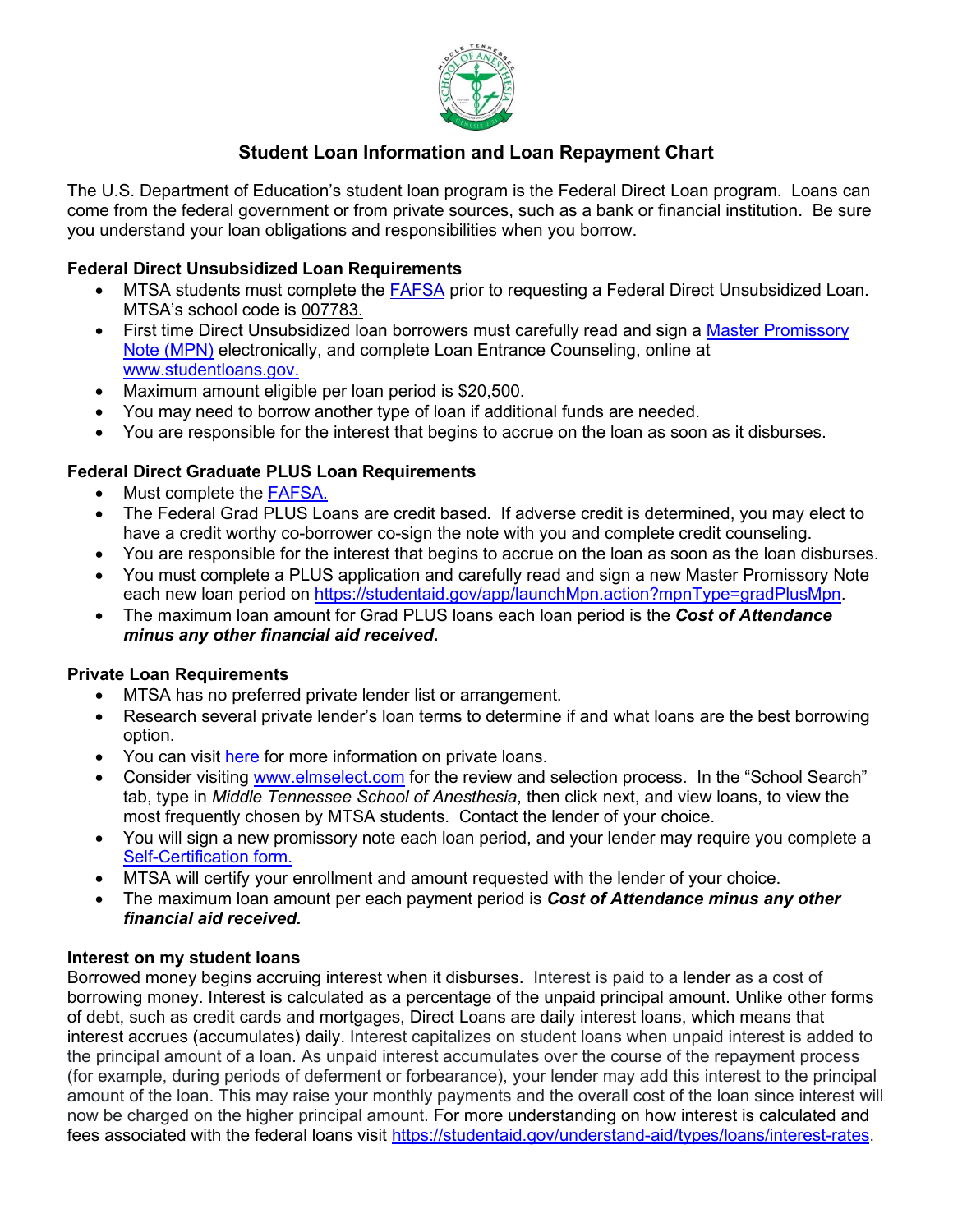#### *Borrowing student loans is a serious obligation. You must repay your loans, regardless of successfully completing your program or obtaining employment. You may only use loan funds for educational related expenses at MTSA.*

#### **Entrance Loan Counseling**

First time borrowers of a Federal Unsubsidized Loan must complete online [entrance loan counseling.](https://studentaid.gov/app/counselingInstructions.action?counselingType=entrance) The counseling session will provide information on the loan you are about to borrow.

#### **Can I cancel my loan?**

Students have a right to cancel all or part of the loan disbursement(s). The loans may be cancelled, with the Financial Aid Office, any time before the loan disbursement dates. Once MTSA is in receipt of the loan funds, students have a right to cancel all or part of the loans within 14 days after the disbursement dates for the loan period. In order to cancel any or all of your federal aid, students must confirm in writing the award(s) and amounts(s) and send the request to [finaid@mtsa.edu.](mailto:finaid@mtsa.edu) Students are responsible for any unpaid balance on their student account.

## **National Student Loan Data System (NSLDS)**

[NSLDS](https://studentaid.gov/asla/acknowledgement) is the Department of Education's central database for information regarding your federal student aid. You can login to the website using your FSA ID. MTSA is required to report enrollment information to the NSLDS and any student entering into a Title IV Federal loan agreement will have that loan submitted to the NSLDS database. The information is accessible by authorized agencies, lenders, and institutions.

#### **Exit Counseling**

When a student borrower completes their program or exits the school, they will be notified to perform required [Exit Loan Counseling.](https://studentaid.gov/app/counselingInstructions.action?counselingType=exit) MTSA will report student's enrollment to the National Student Loan Data System (NSLDS). Any student reported below 6 hours during an enrollment period, will enter into repayment.

#### **Repaying your loans**

You generally have 10-25 years to repay your loans, depending on the repayment program you choose. Your servicer will notify you when your first payment is due, and you will be set up on a monthly payment plan. Your payments on your Unsubsidized and Grad PLUS loans are deferred until you drop below a halftime enrollment status (below 6 hours), which is usually when you graduate. You have the option to make payments on your unsubsidized and Grad PLUS loans while you are in school, there is no prepayment penalty. To learn about loan repayment choices and work out your Federal Loan monthly payment, check out [Federal Loan Repayment,](https://studentaid.gov/help-center/answers/article/which-federal-student-loan-repayment-plans-am-i-eligible-for-and-can-i-estimate-payments) or contact your loan servicer.

#### **Repayment chart**

Payments are calculated using fixed interest rates over 10 years. The chart is for estimating purposes only. *You can also find a repayment calculator at<http://mappingyourfuture.org/paying/standardcalculator.cfm>*.

|                   | 5.05%               |               |          | 6.60%                               |               |          | 7.60%                                                                 |               |                 |
|-------------------|---------------------|---------------|----------|-------------------------------------|---------------|----------|-----------------------------------------------------------------------|---------------|-----------------|
| <b>Balance at</b> | <b>Direct Loans</b> |               |          | <b>Direct Unsubsidized</b><br>Loans |               |          | <b>Direct PLUS Loans for</b><br><b>Graduate/Professional Students</b> |               |                 |
| <b>Repayment</b>  | Payment             | <b>Months</b> | Interest | Payment                             | <b>Months</b> | Interest | Payment                                                               | <b>Months</b> | <b>Interest</b> |
| \$20,000          | \$213               | 120           | \$5,515  | \$228                               | 120           | \$7,374  | \$239                                                                 | 120           | \$8,614         |
| \$40,000          | \$426               | 120           | \$11,029 | \$457                               | 120           | \$14,478 | \$477                                                                 | 120           | \$17,228        |
| \$60,000          | \$638               | 120           | \$16,544 | \$685                               | 120           | \$22,122 | \$716                                                                 | 120           | \$25,842        |